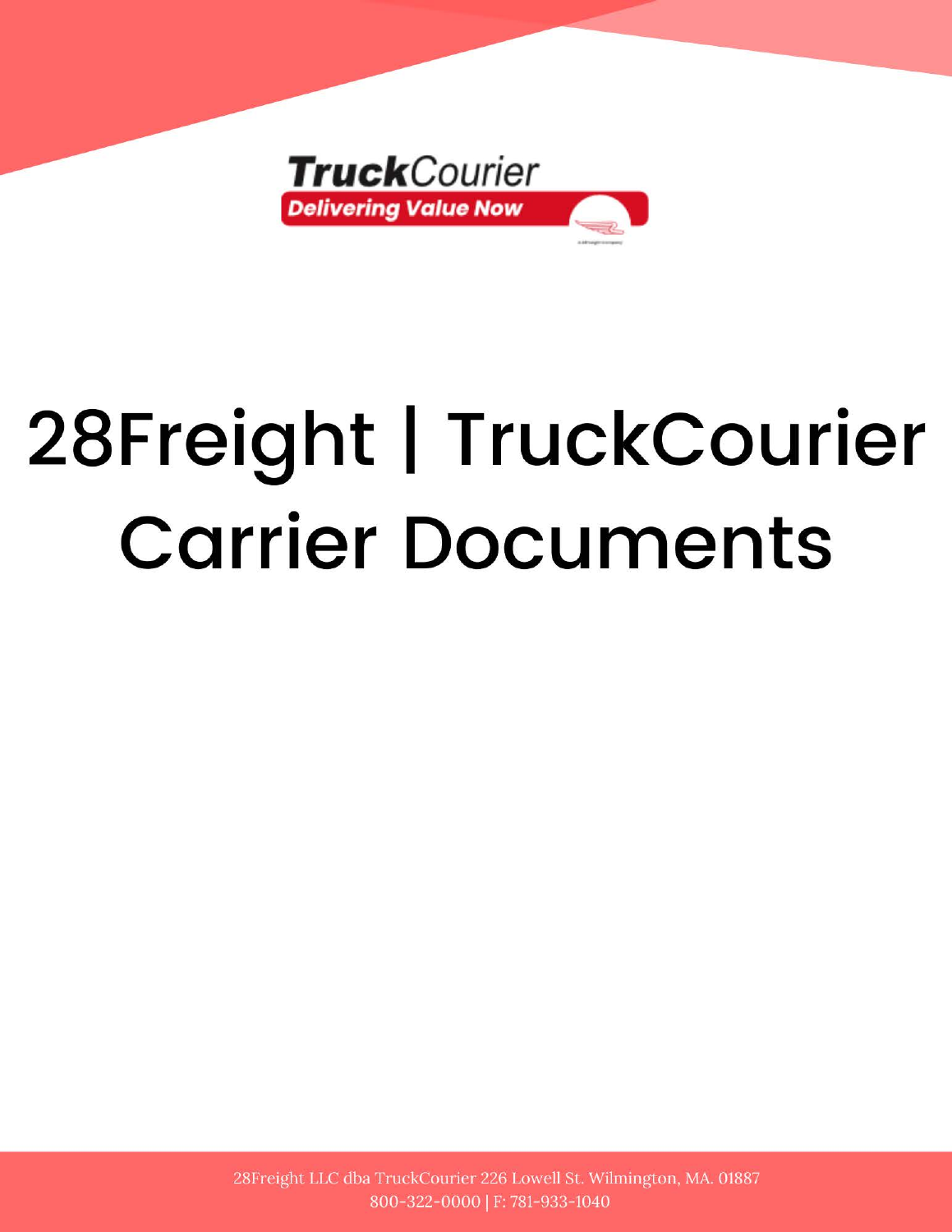

Legal Name: DBA: Street Address: Mailing Address: Phone:  $Fax$ : DOT: MC: SCAC: EIN:  $D\mathcal{E}$ -B: **Operations Hours: Operations Email: Accounting Email:** Emails Monitored: Web Site:

28Freight LLC TruckCourier 226 Lowell Street | Wilmington, MA 01887 226 Lowell Street | Wilmington, MA 01887 800-322-0000 (24/7/365) 781-933-1040 542502 221651 **TKCI** 83-3146423 109901119  $24/7/365$ ops@truckcourier.com admin@truckcourier.com 07:00 to 17:30 est M-F truckcourier.com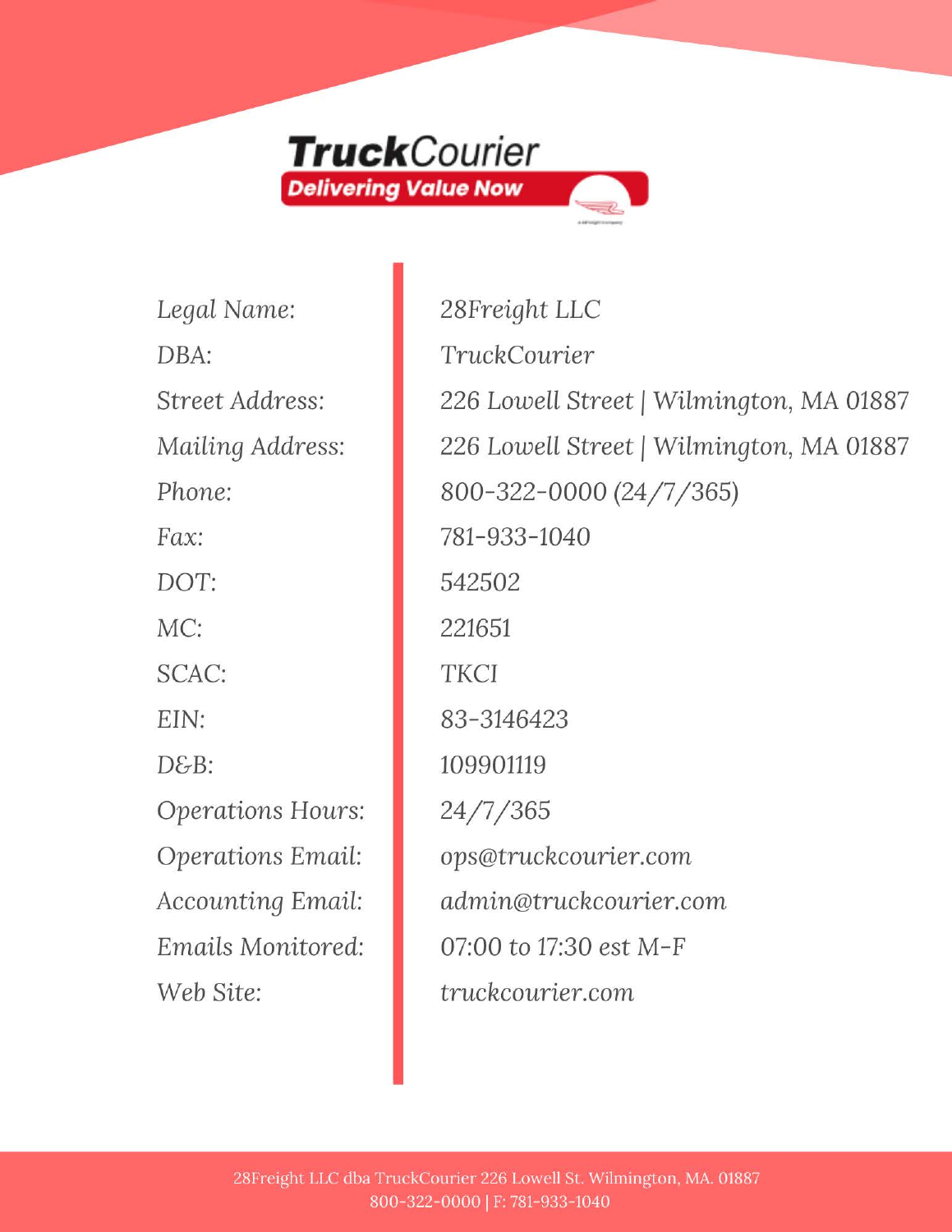

## **Key Contacts**

President

**Richard Marks** 

richard.marks@truckcourier.com

M: 508-254-5239

**Accounting & Finance** 

admin@truckcourier.com

**Operations** 

ops@truckcourier.com

**Sales** 

sales@truckcourier.com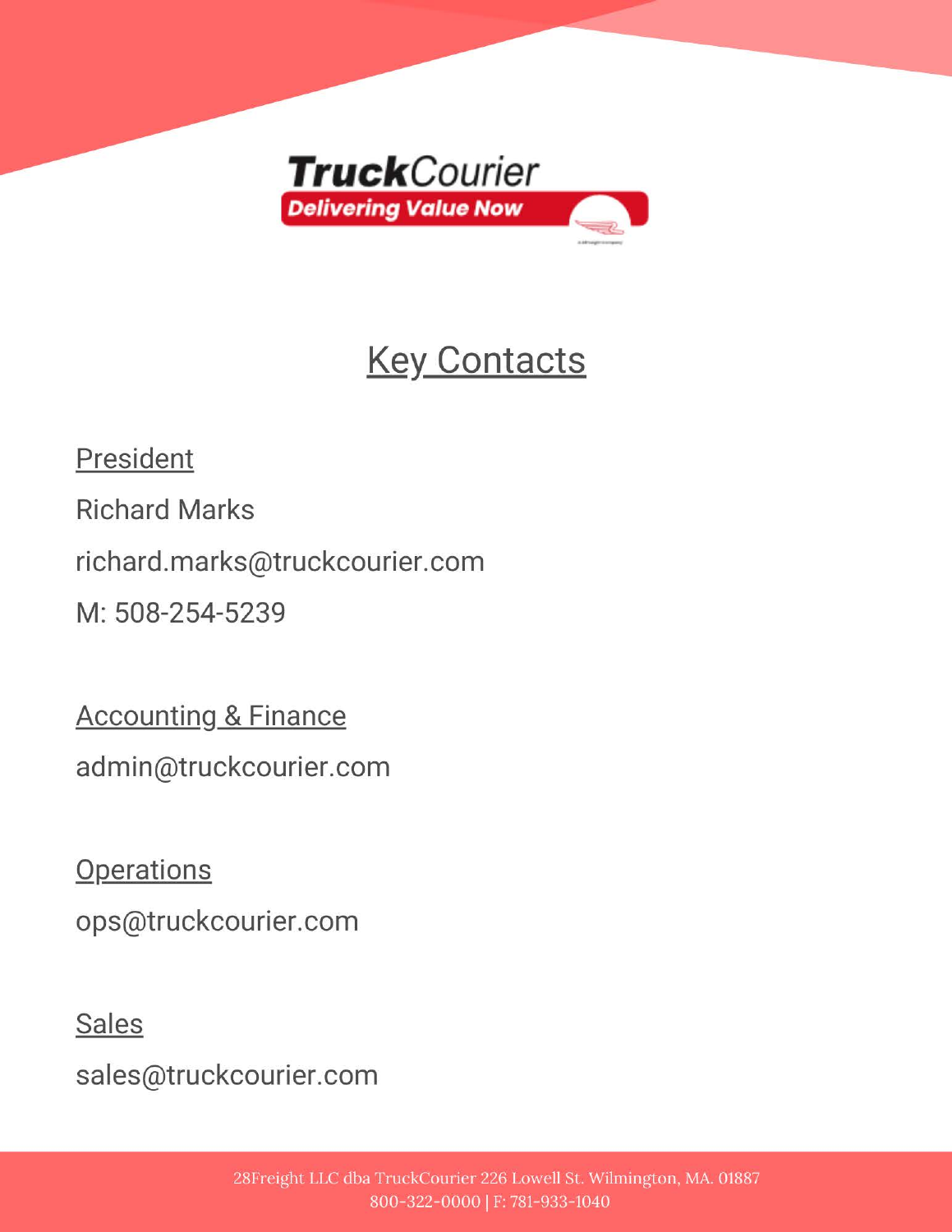| Form |                             |                            |
|------|-----------------------------|----------------------------|
|      | (Rev. October 2018)         |                            |
|      | فاستره المستحددها المستقفعا | Department of the Treasury |

#### **Request for Taxpayer Identification Number and Certification**

 $\mathbf{A}$  , and the second  $\mathbf{F}$  , and  $\mathbf{H}$   $\mathbf{A}$  ,  $\mathbf{A}$  ,  $\mathbf{A}$  ,  $\mathbf{A}$  ,  $\mathbf{A}$  ,  $\mathbf{A}$  ,  $\mathbf{A}$  ,  $\mathbf{A}$  ,  $\mathbf{A}$  ,  $\mathbf{A}$  ,  $\mathbf{A}$  ,  $\mathbf{A}$  ,  $\mathbf{A}$  ,  $\mathbf{A}$  ,  $\mathbf{A}$  ,  $\mathbf{A$ 

|                                                                                                                                                                                                                                                                                                                                                                                                                                                          | הוכחומו וכיכוועס טפו ווטפ                |                               |                                                                     | ► Go to www.irs.gov/Formw9 for instructions and the latest information.                                                                                                                                                                                                                                                                                                                                                                                                            |             |              |                                                                                                         |
|----------------------------------------------------------------------------------------------------------------------------------------------------------------------------------------------------------------------------------------------------------------------------------------------------------------------------------------------------------------------------------------------------------------------------------------------------------|------------------------------------------|-------------------------------|---------------------------------------------------------------------|------------------------------------------------------------------------------------------------------------------------------------------------------------------------------------------------------------------------------------------------------------------------------------------------------------------------------------------------------------------------------------------------------------------------------------------------------------------------------------|-------------|--------------|---------------------------------------------------------------------------------------------------------|
|                                                                                                                                                                                                                                                                                                                                                                                                                                                          |                                          |                               |                                                                     | 1 Name (as shown on your income tax return). Name is required on this line; do not leave this line blank.                                                                                                                                                                                                                                                                                                                                                                          |             |              |                                                                                                         |
|                                                                                                                                                                                                                                                                                                                                                                                                                                                          |                                          |                               | 2 Business name/disregarded entity name, if different from above    |                                                                                                                                                                                                                                                                                                                                                                                                                                                                                    |             |              |                                                                                                         |
|                                                                                                                                                                                                                                                                                                                                                                                                                                                          |                                          |                               | COURIER                                                             |                                                                                                                                                                                                                                                                                                                                                                                                                                                                                    |             |              |                                                                                                         |
| ∞<br>page                                                                                                                                                                                                                                                                                                                                                                                                                                                | 3<br>following seven boxes.              |                               |                                                                     | Check appropriate box for federal tax classification of the person whose name is entered on line 1. Check only one of the                                                                                                                                                                                                                                                                                                                                                          |             |              | 4 Exemptions (codes apply only to<br>certain entities, not individuals; see<br>instructions on page 3): |
| $\mathsf{S}% _{T}=\mathsf{S}_{T}\!\left( a,b\right) ,\ \mathsf{S}_{T}=\mathsf{S}_{T}\!\left( a,b\right) ,\ \mathsf{S}_{T}=\mathsf{S}_{T}\!\left( a,b\right) ,\ \mathsf{S}_{T}=\mathsf{S}_{T}\!\left( a,b\right) ,\ \mathsf{S}_{T}=\mathsf{S}_{T}\!\left( a,b\right) ,\ \mathsf{S}_{T}=\mathsf{S}_{T}\!\left( a,b\right) ,\ \mathsf{S}_{T}=\mathsf{S}_{T}\!\left( a,b\right) ,\ \mathsf{S}_{T}=\mathsf{S}_{T}\!\left( a,b\right) ,\ \mathsf{S}_{T}=\math$ | single-member LLC                        | Individual/sole proprietor or | C Corporation                                                       | $\Box$ S Corporation                                                                                                                                                                                                                                                                                                                                                                                                                                                               | Partnership | Trust/estate | Exempt payee code (if any)                                                                              |
|                                                                                                                                                                                                                                                                                                                                                                                                                                                          | $\mathbf{b}$                             |                               |                                                                     | Limited liability company. Enter the tax classification (C=C corporation, S=S corporation, P=Partnership) >                                                                                                                                                                                                                                                                                                                                                                        |             |              |                                                                                                         |
| Instructions<br>Print or type.                                                                                                                                                                                                                                                                                                                                                                                                                           |                                          |                               |                                                                     | Note: Check the appropriate box in the line above for the tax classification of the single-member owner. Do not check<br>LLC if the LLC is classified as a single-member LLC that is disregarded from the owner unless the owner of the LLC is<br>another LLC that is not disregarded from the owner for U.S. federal tax purposes. Otherwise, a single-member LLC that<br>is disregarded from the owner should check the appropriate box for the tax classification of its owner. |             |              | Exemption from FATCA reporting<br>code (if any)                                                         |
| Specific                                                                                                                                                                                                                                                                                                                                                                                                                                                 | Other (see instructions) ▶               |                               |                                                                     |                                                                                                                                                                                                                                                                                                                                                                                                                                                                                    |             |              | (Applies to accounts maintained outside the U.S.)                                                       |
| See                                                                                                                                                                                                                                                                                                                                                                                                                                                      | 6 City, state, and ZIP code              |                               | 5 Address (number, street, and apt. or suite no.) See instructions. |                                                                                                                                                                                                                                                                                                                                                                                                                                                                                    |             |              | Requester's name and address (optional)                                                                 |
|                                                                                                                                                                                                                                                                                                                                                                                                                                                          |                                          |                               |                                                                     |                                                                                                                                                                                                                                                                                                                                                                                                                                                                                    |             |              |                                                                                                         |
|                                                                                                                                                                                                                                                                                                                                                                                                                                                          | 7 List account number(s) here (optional) |                               |                                                                     |                                                                                                                                                                                                                                                                                                                                                                                                                                                                                    |             |              |                                                                                                         |
| Part I                                                                                                                                                                                                                                                                                                                                                                                                                                                   |                                          |                               | <b>Taxpayer Identification Number (TIN)</b>                         |                                                                                                                                                                                                                                                                                                                                                                                                                                                                                    |             |              |                                                                                                         |
|                                                                                                                                                                                                                                                                                                                                                                                                                                                          |                                          |                               |                                                                     | Enter your TIN in the appropriate box. The TIN provided must match the name given on line 1 to avoid                                                                                                                                                                                                                                                                                                                                                                               |             |              | Social security number                                                                                  |
|                                                                                                                                                                                                                                                                                                                                                                                                                                                          |                                          |                               |                                                                     | backup withholding. For individuals, this is generally your social security number (SSN). However, for a                                                                                                                                                                                                                                                                                                                                                                           |             |              |                                                                                                         |

resident alien, sole proprietor, or disregarded entity, see the instructions for Part I, later. For other entities, it is your employer identification number (EIN). If you do not have a number, see How to get a TIN. later.

| o٢<br><b>Employer identification number</b> | Social security number |  |  |
|---------------------------------------------|------------------------|--|--|
|                                             |                        |  |  |
|                                             |                        |  |  |
|                                             |                        |  |  |

Note: If the account is in more than one name, see the instructions for line 1. Also see What Name and Number To Give the Requester for guidelines on whose number to enter.

#### **Certification Part II**

Under penalties of perjury, I certify that:

- 1. The number shown on this form is my correct taxpayer identification number (or I am waiting for a number to be issued to me); and
- 2. I am not subject to backup withholding because: (a) I am exempt from backup withholding, or (b) I have not been notified by the Internal Revenue Service (IRS) that I am subject to backup withholding as a result of a failure to report all interest or dividends, or (c) the IRS has notified me that I am no longer subject to backup withholding; and
- 3. I am a U.S. citizen or other U.S. person (defined below); and
- 4. The FATCA code(s) entered on this form (if any) indicating that I am exempt from FATCA reporting is correct.

Certification instructions. You must cross out item 2 above if you have been notified by the IRS that you are currently subject to backup withholding because you have failed to report all interest and dividends on your tax return. For real estate transactions, item 2 does not apply. For mortgage interest paid, acquisition or abandonment of secured property, cancellation of debt, contributions to an individual retirement arrangement (IRA), and generally, payments other than interest and dividends, you are not required to sign the certification, but you must provide your correct TIN. See the instructions for Part II, later.

| Sign<br>Here | <b>Signature of</b><br>U.S. person $\blacktriangleright$ |  |  | Date I |  |
|--------------|----------------------------------------------------------|--|--|--------|--|
|              |                                                          |  |  |        |  |

#### **General Instructions**

Section references are to the Internal Revenue Code unless otherwise noted.

Future developments. For the latest information about developments related to Form W-9 and its instructions, such as legislation enacted after they were published, go to www.irs.gov/FormW9.

#### **Purpose of Form**

An individual or entity (Form W-9 requester) who is required to file an information return with the IRS must obtain your correct taxpayer identification number (TIN) which may be your social security number (SSN), individual taxpayer identification number (ITIN), adoption taxpayer identification number (ATIN), or employer identification number (EIN), to report on an information return the amount paid to you, or other amount reportable on an information return. Examples of information returns include, but are not limited to, the following.

· Form 1099-INT (interest earned or paid)

- · Form 1099-DIV (dividends, including those from stocks or mutual funds)
- · Form 1099-MISC (various types of income, prizes, awards, or gross proceeds)
- · Form 1099-B (stock or mutual fund sales and certain other transactions by brokers)
- · Form 1099-S (proceeds from real estate transactions)
- Form 1099-K (merchant card and third party network transactions)
- · Form 1098 (home mortgage interest), 1098-E (student loan interest), 1098-T (tuition)
- · Form 1099-C (canceled debt)
- Form 1099-A (acquisition or abandonment of secured property)

Use Form W-9 only if you are a U.S. person (including a resident alien), to provide your correct TIN.

If you do not return Form W-9 to the requester with a TIN, you might be subject to backup withholding. See What is backup withholding, later.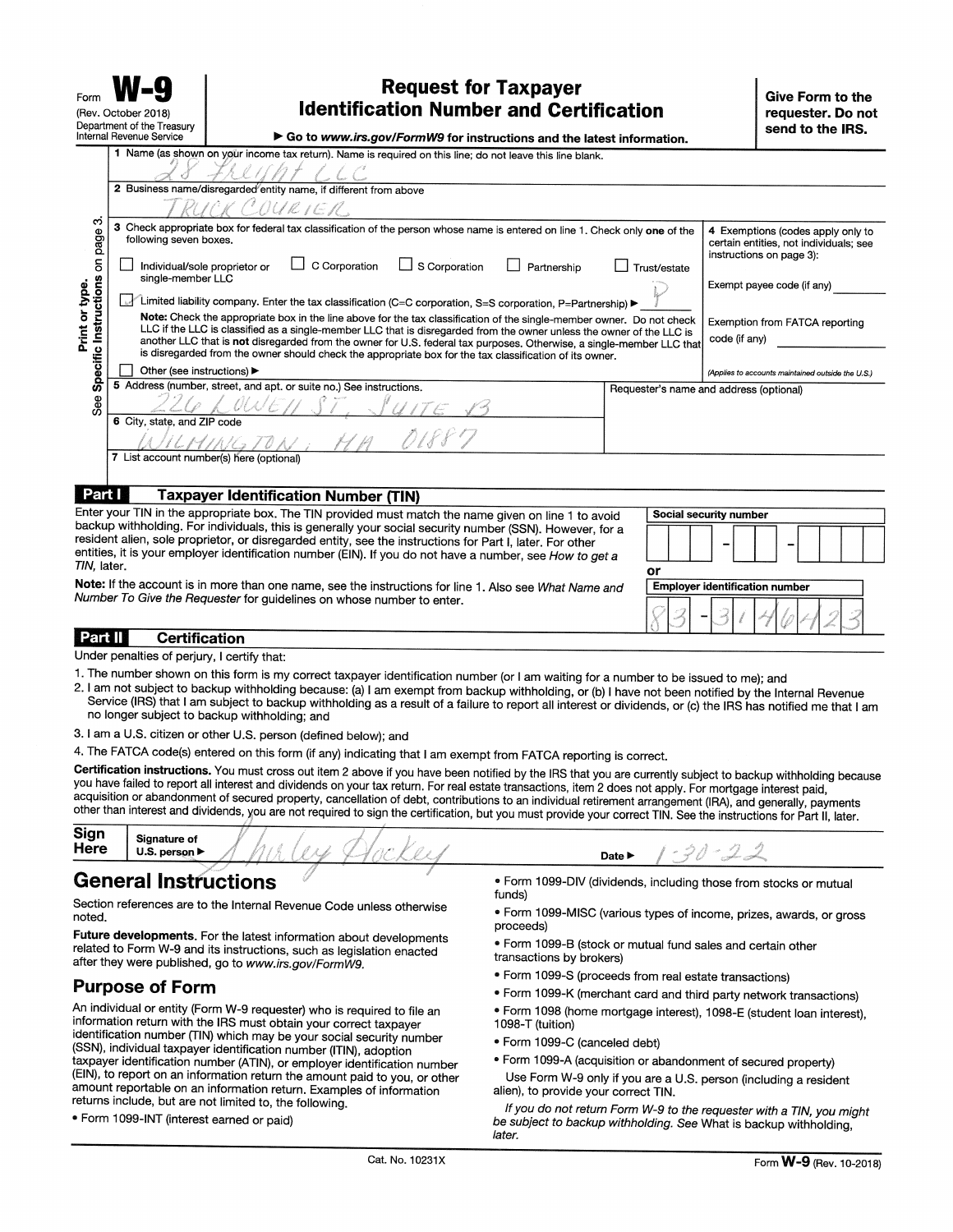| ACORD |  |
|-------|--|
|       |  |

### **CERTIFICATE OF LIABILITY INSURANCE DATE (MM/DD/YYYY)**

|                |                                                                                                                                                                                                                                                                                                                                                                                                                                                                                                    |                  |                                      |                                                       |                        |                                                                                                                            | 2/9/2022                |
|----------------|----------------------------------------------------------------------------------------------------------------------------------------------------------------------------------------------------------------------------------------------------------------------------------------------------------------------------------------------------------------------------------------------------------------------------------------------------------------------------------------------------|------------------|--------------------------------------|-------------------------------------------------------|------------------------|----------------------------------------------------------------------------------------------------------------------------|-------------------------|
|                | THIS CERTIFICATE IS ISSUED AS A MATTER OF INFORMATION ONLY AND CONFERS NO RIGHTS UPON THE CERTIFICATE HOLDER. THIS<br>CERTIFICATE DOES NOT AFFIRMATIVELY OR NEGATIVELY AMEND, EXTEND OR ALTER THE COVERAGE AFFORDED BY THE POLICIES<br>BELOW. THIS CERTIFICATE OF INSURANCE DOES NOT CONSTITUTE A CONTRACT BETWEEN THE ISSUING INSURER(S), AUTHORIZED<br>REPRESENTATIVE OR PRODUCER, AND THE CERTIFICATE HOLDER.                                                                                   |                  |                                      |                                                       |                        |                                                                                                                            |                         |
|                | IMPORTANT: If the certificate holder is an ADDITIONAL INSURED, the policy(ies) must have ADDITIONAL INSURED provisions or be endorsed.                                                                                                                                                                                                                                                                                                                                                             |                  |                                      |                                                       |                        |                                                                                                                            |                         |
|                | If SUBROGATION IS WAIVED, subject to the terms and conditions of the policy, certain policies may require an endorsement. A statement on                                                                                                                                                                                                                                                                                                                                                           |                  |                                      |                                                       |                        |                                                                                                                            |                         |
|                | this certificate does not confer rights to the certificate holder in lieu of such endorsement(s).                                                                                                                                                                                                                                                                                                                                                                                                  |                  |                                      | <b>CONTACT</b>                                        |                        |                                                                                                                            |                         |
|                | <b>PRODUCER</b><br><b>Risk Strategies Company</b>                                                                                                                                                                                                                                                                                                                                                                                                                                                  |                  |                                      | Sarah Huff<br>NAME:                                   |                        | <b>FAX</b>                                                                                                                 |                         |
|                | P.O. Box 360017                                                                                                                                                                                                                                                                                                                                                                                                                                                                                    |                  |                                      | PHONE<br>(A/C, No, Ext): 212-338-4338                 |                        |                                                                                                                            | (A/C, No): 440-260-0218 |
|                | Cleveland OH 44136                                                                                                                                                                                                                                                                                                                                                                                                                                                                                 |                  |                                      | E-MAIL<br>ADDRESS: shuff@risk-strategies.com          |                        |                                                                                                                            |                         |
|                |                                                                                                                                                                                                                                                                                                                                                                                                                                                                                                    |                  |                                      |                                                       |                        | <b>INSURER(S) AFFORDING COVERAGE</b>                                                                                       | <b>NAIC#</b>            |
|                |                                                                                                                                                                                                                                                                                                                                                                                                                                                                                                    |                  |                                      | <b>INSURER A: Progressive Casualty Ins Co</b>         |                        |                                                                                                                            | 24260                   |
| <b>INSURED</b> |                                                                                                                                                                                                                                                                                                                                                                                                                                                                                                    |                  | TRUCCOU-01                           | <b>INSURER B: Berkley Specialty Insurance Company</b> |                        |                                                                                                                            | 31295                   |
|                | 28Freight LLC dba TruckCourier<br>New England Shuttle LLC                                                                                                                                                                                                                                                                                                                                                                                                                                          |                  |                                      | <b>INSURER C: James River Insurance Company</b>       |                        |                                                                                                                            | 12203                   |
|                | 226 Lowell Street, Suite B                                                                                                                                                                                                                                                                                                                                                                                                                                                                         |                  |                                      | <b>INSURER D:</b>                                     |                        |                                                                                                                            |                         |
|                | Wilmington MA 01887                                                                                                                                                                                                                                                                                                                                                                                                                                                                                |                  |                                      | <b>INSURER E:</b>                                     |                        |                                                                                                                            |                         |
|                |                                                                                                                                                                                                                                                                                                                                                                                                                                                                                                    |                  |                                      | <b>INSURER F:</b>                                     |                        |                                                                                                                            |                         |
|                | <b>COVERAGES</b>                                                                                                                                                                                                                                                                                                                                                                                                                                                                                   |                  | <b>CERTIFICATE NUMBER: 230623648</b> |                                                       |                        | <b>REVISION NUMBER:</b>                                                                                                    |                         |
| <b>INSR</b>    | THIS IS TO CERTIFY THAT THE POLICIES OF INSURANCE LISTED BELOW HAVE BEEN ISSUED TO THE INSURED NAMED ABOVE FOR THE POLICY PERIOD<br>INDICATED. NOTWITHSTANDING ANY REQUIREMENT, TERM OR CONDITION OF ANY CONTRACT OR OTHER DOCUMENT WITH RESPECT TO WHICH THIS<br>CERTIFICATE MAY BE ISSUED OR MAY PERTAIN, THE INSURANCE AFFORDED BY THE POLICIES DESCRIBED HEREIN IS SUBJECT TO ALL THE TERMS,<br>EXCLUSIONS AND CONDITIONS OF SUCH POLICIES. LIMITS SHOWN MAY HAVE BEEN REDUCED BY PAID CLAIMS. | <b>ADDL SUBR</b> |                                      | <b>POLICY EFF</b>                                     | <b>POLICY EXP</b>      |                                                                                                                            |                         |
| <b>LTR</b>     | <b>TYPE OF INSURANCE</b>                                                                                                                                                                                                                                                                                                                                                                                                                                                                           | INSD WVD         | <b>POLICY NUMBER</b>                 | (MM/DD/YYYY)                                          | (MM/DD/YYYY)           | <b>LIMITS</b>                                                                                                              |                         |
| В              | <b>COMMERCIAL GENERAL LIABILITY</b><br>X.                                                                                                                                                                                                                                                                                                                                                                                                                                                          |                  | QTP000044811                         | 2/11/2022                                             | 2/11/2023              | <b>EACH OCCURRENCE</b><br><b>DAMAGE TO RENTED</b>                                                                          | \$1,000,000             |
|                | Х<br>CLAIMS-MADE<br><b>OCCUR</b>                                                                                                                                                                                                                                                                                                                                                                                                                                                                   |                  |                                      |                                                       |                        | PREMISES (Ea occurrence)                                                                                                   | \$1,000,000             |
|                |                                                                                                                                                                                                                                                                                                                                                                                                                                                                                                    |                  |                                      |                                                       |                        | MED EXP (Any one person)                                                                                                   | \$10,000                |
|                |                                                                                                                                                                                                                                                                                                                                                                                                                                                                                                    |                  |                                      |                                                       |                        | PERSONAL & ADV INJURY                                                                                                      | \$1,000,000             |
|                | GEN'L AGGREGATE LIMIT APPLIES PER:                                                                                                                                                                                                                                                                                                                                                                                                                                                                 |                  |                                      |                                                       |                        | <b>GENERAL AGGREGATE</b>                                                                                                   | \$2,000,000             |
|                | PRO-<br>JECT<br>X<br><b>POLICY</b><br>LOC                                                                                                                                                                                                                                                                                                                                                                                                                                                          |                  |                                      |                                                       |                        | PRODUCTS - COMP/OP AGG                                                                                                     | \$2,000,000             |
|                | OTHER:                                                                                                                                                                                                                                                                                                                                                                                                                                                                                             |                  |                                      |                                                       |                        |                                                                                                                            | \$                      |
| В<br>Α         | <b>AUTOMOBILE LIABILITY</b>                                                                                                                                                                                                                                                                                                                                                                                                                                                                        |                  | QTH000048611<br>008237052            | 2/11/2022<br>6/19/2021                                | 2/11/2023<br>6/19/2022 | <b>COMBINED SINGLE LIMIT</b><br>(Ea accident)                                                                              | \$1,000,000             |
|                | ANY AUTO                                                                                                                                                                                                                                                                                                                                                                                                                                                                                           |                  |                                      |                                                       |                        | BODILY INJURY (Per person)                                                                                                 | \$                      |
|                | OWNED<br><b>SCHEDULED</b><br>X<br><b>AUTOS ONLY</b><br><b>AUTOS</b>                                                                                                                                                                                                                                                                                                                                                                                                                                |                  |                                      |                                                       |                        | BODILY INJURY (Per accident)                                                                                               | \$                      |
|                | NON-OWNED<br>HIRED<br>X<br><b>AUTOS ONLY</b><br><b>AUTOS ONLY</b>                                                                                                                                                                                                                                                                                                                                                                                                                                  |                  |                                      |                                                       |                        | PROPERTY DAMAGE<br>(Per accident)                                                                                          | \$                      |
|                |                                                                                                                                                                                                                                                                                                                                                                                                                                                                                                    |                  |                                      |                                                       |                        |                                                                                                                            | \$                      |
| C              | X<br><b>UMBRELLA LIAB</b><br><b>OCCUR</b>                                                                                                                                                                                                                                                                                                                                                                                                                                                          |                  | 000998122                            | 2/11/2022                                             | 2/11/2023              | <b>EACH OCCURRENCE</b>                                                                                                     | \$1,000,000             |
|                | X<br><b>EXCESS LIAB</b><br><b>CLAIMS-MADE</b>                                                                                                                                                                                                                                                                                                                                                                                                                                                      |                  |                                      |                                                       |                        | <b>AGGREGATE</b>                                                                                                           | \$1,000,000             |
|                | <b>RETENTION \$</b><br>DED                                                                                                                                                                                                                                                                                                                                                                                                                                                                         |                  |                                      |                                                       |                        |                                                                                                                            | \$                      |
|                | <b>WORKERS COMPENSATION</b><br>AND EMPLOYERS' LIABILITY                                                                                                                                                                                                                                                                                                                                                                                                                                            |                  |                                      |                                                       |                        | OTH-<br>PER<br>SIAIUIE I<br> E                                                                                             |                         |
|                | Y/N<br>ANYPROPRIETOR/PARTNER/EXECUTIVE                                                                                                                                                                                                                                                                                                                                                                                                                                                             |                  |                                      |                                                       |                        | E.L. EACH ACCIDENT                                                                                                         | \$                      |
|                | OFFICER/MEMBER EXCLUDED?<br>(Mandatory in NH)                                                                                                                                                                                                                                                                                                                                                                                                                                                      | N/A              |                                      |                                                       |                        | E.L. DISEASE - EA EMPLOYEE   \$                                                                                            |                         |
|                | If yes, describe under<br>DESCRIPTION OF OPERATIONS below                                                                                                                                                                                                                                                                                                                                                                                                                                          |                  |                                      |                                                       |                        | E.L. DISEASE - POLICY LIMIT                                                                                                | \$                      |
| В              | Motor Truck Cargo                                                                                                                                                                                                                                                                                                                                                                                                                                                                                  |                  | QTP000044811                         | 2/11/2022                                             | 2/11/2023              | Limit                                                                                                                      | \$250,000               |
| B              | Crime                                                                                                                                                                                                                                                                                                                                                                                                                                                                                              |                  | QTP000044811                         | 2/11/2022                                             | 2/11/2023              | Limit                                                                                                                      | \$30,000                |
|                |                                                                                                                                                                                                                                                                                                                                                                                                                                                                                                    |                  |                                      |                                                       |                        |                                                                                                                            |                         |
|                | DESCRIPTION OF OPERATIONS / LOCATIONS / VEHICLES (ACORD 101, Additional Remarks Schedule, may be attached if more space is required)                                                                                                                                                                                                                                                                                                                                                               |                  |                                      |                                                       |                        |                                                                                                                            |                         |
|                | *** The auto policies listed on this certificate do not provide coverage for unscheduled short-term rental vehicles***                                                                                                                                                                                                                                                                                                                                                                             |                  |                                      |                                                       |                        |                                                                                                                            |                         |
|                |                                                                                                                                                                                                                                                                                                                                                                                                                                                                                                    |                  |                                      |                                                       |                        |                                                                                                                            |                         |
|                |                                                                                                                                                                                                                                                                                                                                                                                                                                                                                                    |                  |                                      |                                                       |                        |                                                                                                                            |                         |
|                |                                                                                                                                                                                                                                                                                                                                                                                                                                                                                                    |                  |                                      |                                                       |                        |                                                                                                                            |                         |
|                |                                                                                                                                                                                                                                                                                                                                                                                                                                                                                                    |                  |                                      |                                                       |                        |                                                                                                                            |                         |
|                |                                                                                                                                                                                                                                                                                                                                                                                                                                                                                                    |                  |                                      |                                                       |                        |                                                                                                                            |                         |
|                | <b>CERTIFICATE HOLDER</b>                                                                                                                                                                                                                                                                                                                                                                                                                                                                          |                  |                                      | <b>CANCELLATION</b>                                   |                        |                                                                                                                            |                         |
|                |                                                                                                                                                                                                                                                                                                                                                                                                                                                                                                    |                  |                                      |                                                       |                        |                                                                                                                            |                         |
|                |                                                                                                                                                                                                                                                                                                                                                                                                                                                                                                    |                  |                                      | <b>ACCORDANCE WITH THE POLICY PROVISIONS.</b>         |                        | SHOULD ANY OF THE ABOVE DESCRIBED POLICIES BE CANCELLED BEFORE<br>THE EXPIRATION DATE THEREOF, NOTICE WILL BE DELIVERED IN |                         |
|                | For Informational Purposes Only                                                                                                                                                                                                                                                                                                                                                                                                                                                                    |                  |                                      |                                                       |                        |                                                                                                                            |                         |
|                |                                                                                                                                                                                                                                                                                                                                                                                                                                                                                                    |                  |                                      | <b>AUTHORIZED REPRESENTATIVE</b>                      |                        |                                                                                                                            |                         |
|                |                                                                                                                                                                                                                                                                                                                                                                                                                                                                                                    |                  |                                      | RE Tomm Boshure In                                    |                        |                                                                                                                            |                         |
|                |                                                                                                                                                                                                                                                                                                                                                                                                                                                                                                    |                  |                                      |                                                       |                        |                                                                                                                            |                         |
|                |                                                                                                                                                                                                                                                                                                                                                                                                                                                                                                    |                  |                                      |                                                       |                        | © 1988-2015 ACORD CORPORATION. All rights reserved.                                                                        |                         |
|                |                                                                                                                                                                                                                                                                                                                                                                                                                                                                                                    |                  |                                      |                                                       |                        |                                                                                                                            |                         |

**The ACORD name and logo are registered marks of ACORD**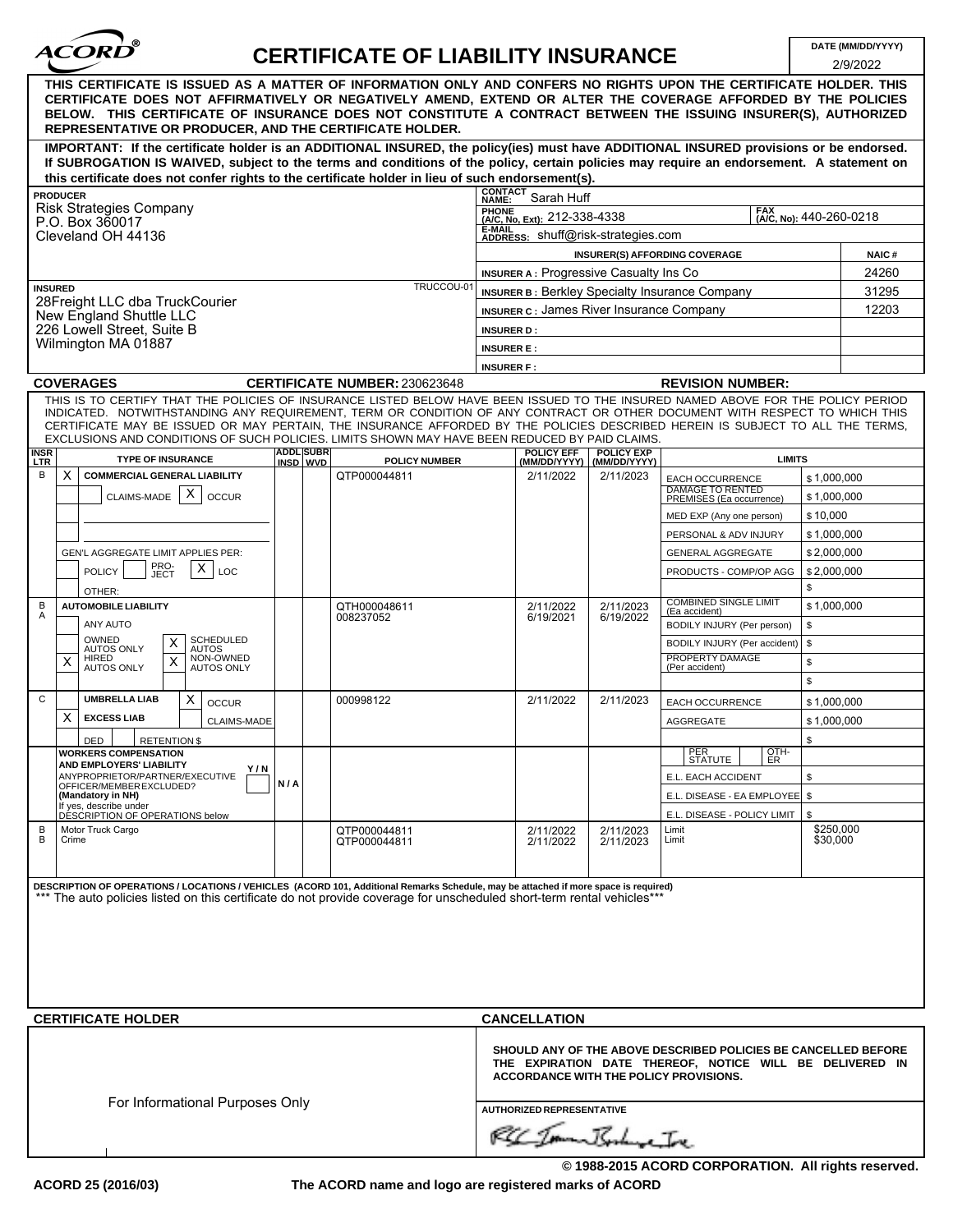May 17, 2021



**RICHARD MARKS** TRUCKCOURIER (28FREIGHT LLC) PO BOX 2760 WOBURN, MA 01888

#### CERTIFICATE OF STANDARD CARRIER ALPHA CODE (SCAC) RENEWAL

The Standard Carrier Alpha Code of TKCI has been renewed for: TRUCKCOURIER (28FREIGHT LLC) PO BOX 2760 **WOBURN, MA 01888** MC-221651 **US DOT-542502** 

This Alpha Code will apply only to the company name shown above through June 30, 2022. Approximately two months prior to expiration of this SCAC, NMFTA will provide a renewal notice which must be promptly returned together with payment to ensure its continued validity. Should the company name, address or contact information need an update, please notify the National Motor Freight Association, Inc. at customerservice@nmfta.org.

Alpha Codes ending with the letter "U" have been reserved for the identification of freight containers. If your Alpha Code ends with the letter "U", it should be used only for this purpose. A non-U ending Alpha Code should be obtained to satisfy other requirements such as company identification for Customs, Electronic Data Interchange, freight payments, etc.

If you participate in the Customs & Border Protection (CBP) ACE program and you have an issue with using your SCAC with ACE, please contact CBP at the following email address: AMSSCAC@cbp.dhs.gov. All SCACs are automatically uploaded to ACE within 24 hours. To participate in the Automated Export System (AES) program, please email AMSSCAC@cbp.dhs.gov and askaes@census.gov a request, along with a copy of the NMFTA SCAC letter, to enable your SCAC for AES. Additional information on CBP's automated programs can be found at: https://www.cbp.gov/trade/automated/getting-started.

NOTICE: Renewal of the above listed SCAC is unrelated to participation in the National Motor Freight Classification (NMFC). Further, it does not confer membership in the National Motor Freight Traffic Association, Inc. nor allow use of the NMFC inconnection with freight rates. For participation and membership information, please call (703) 838-1810.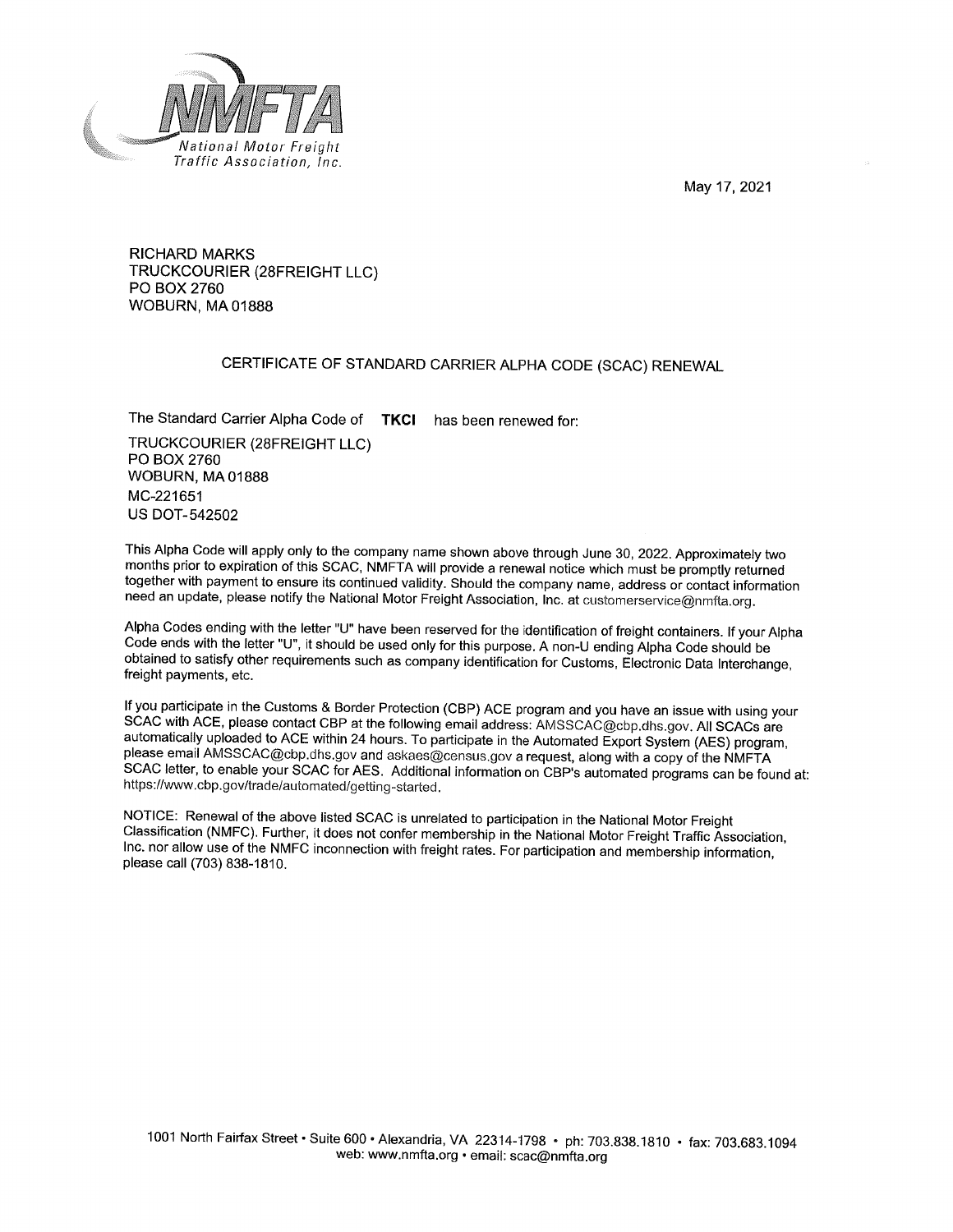

U.S. Department of Transportation **Federal Motor Carrier Safety Administration**  1200 New Jersey Ave., S.E. Washington, DC 20590

**ルート つい** 

Service Date March 15, 2019

**CERTIFICATE** MC-221651-C U.S. DOT No. 542502 **28FREIGHT LLC TRUCKCOURIER WILMINGTON, MA** 

This Certificate is evidence of the carrier's authority to engage in transportation as a common carrier of property (except household goods) by motor vehicle in interstate or foreign commerce.

This authority will be effective as long as the carrier maintains compliance with the requirements pertaining to insurance coverage for the protection of the public (49 CFR 387) and the designation of agents upon whom process may be served (49 CFR 366). The carrier shall also render reasonably continuous and adequate service to the public. Failure to maintain compliance will constitute sufficient grounds for revocation of this authority.

Alby f. Stair +

Jeffrey L. Secrist, Chief Information Technology Operations Division

NOTE: This registration is issued pursuant to a transfer. Willful and persistent noncompliance with applicable safety fitness regulations as evidenced by a DOT safety fitness rating of "Unsatisfactory" or by other indicators, could result in a proceeding requiring the holder of this certificate or permit to show cause why this authority should not be suspended or revoked.

CMO-R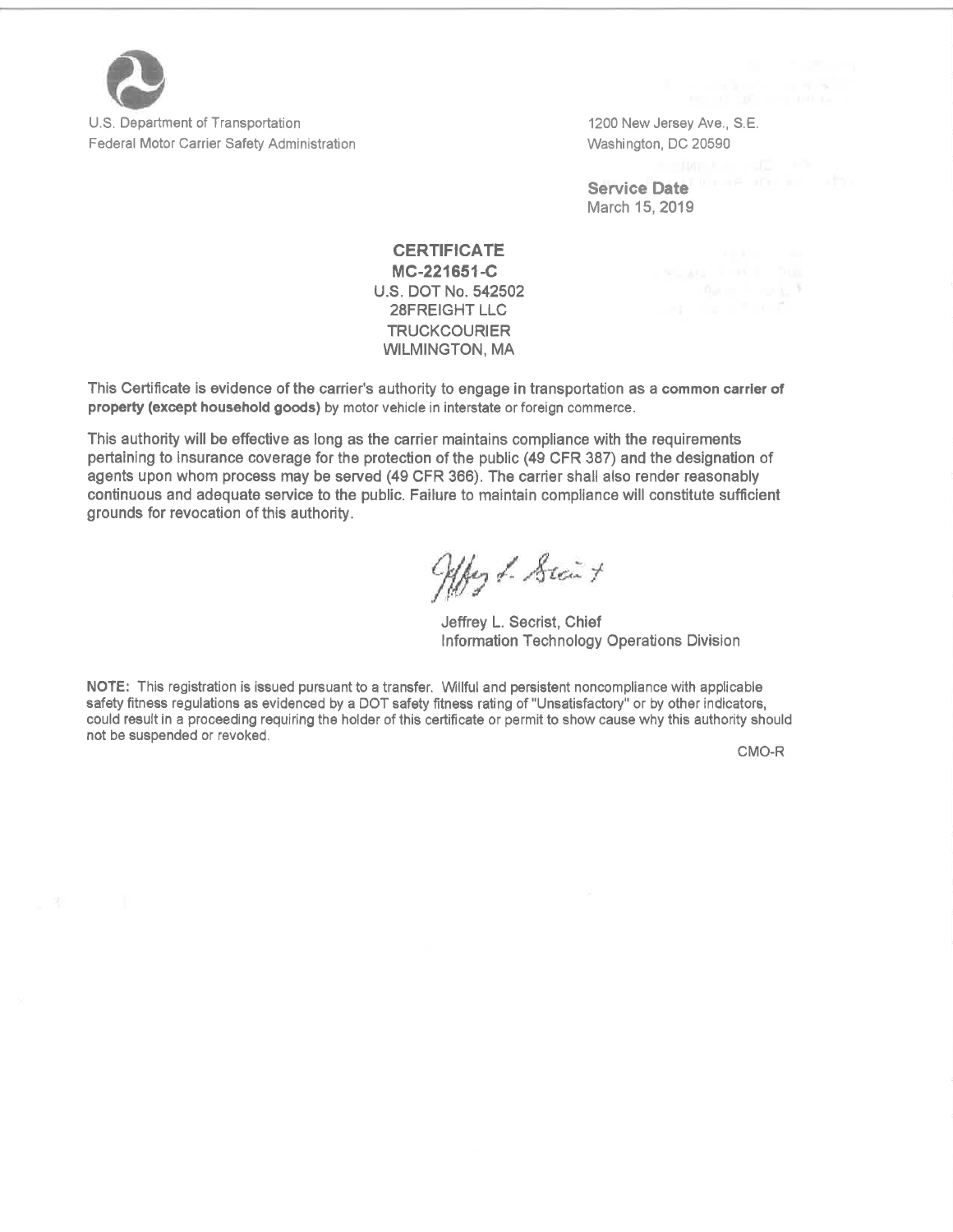

U.S. Department of Transportation Federal Motor Carrier Safety Administration 1200 New Jersey Ave., S.E. Washington, DC 20590

**Service Date** March 15, 2019

#### **PERMIT** MC-221651-P U.S. DOT No. 542502 28FREIGHT LLC **TRUCKCOURIER WILMINGTON, MA**

This Permit is evidence of the carrier's authority to engage in transportation as a contract carrier of property (except household goods) by motor vehicle in interstate or foreign commerce.

This authority will be effective as long as the carrier maintains compliance with the requirements pertaining to insurance coverage for the protection of the public (49 CFR 387) and the designation of agents upon whom process may be served (49 CFR 366). Failure to maintain compliance will constitute sufficient grounds for revocation of this authority.

Service must be performed under a continuing agreement with one or more persons.

Hby f. Sici +

Jeffrey L. Secrist, Chief Information Technology Operations Division

NOTE: This registration is issued pursuant to a transfer. Willful and persistent noncompliance with applicable safety fitness regulations as evidenced by a DOT safety fitness rating of "Unsatisfactory" or by other indicators, could result in a proceeding requiring the holder of this certificate or permit to show cause why this authority should not be suspended or revoked.

PMO-R